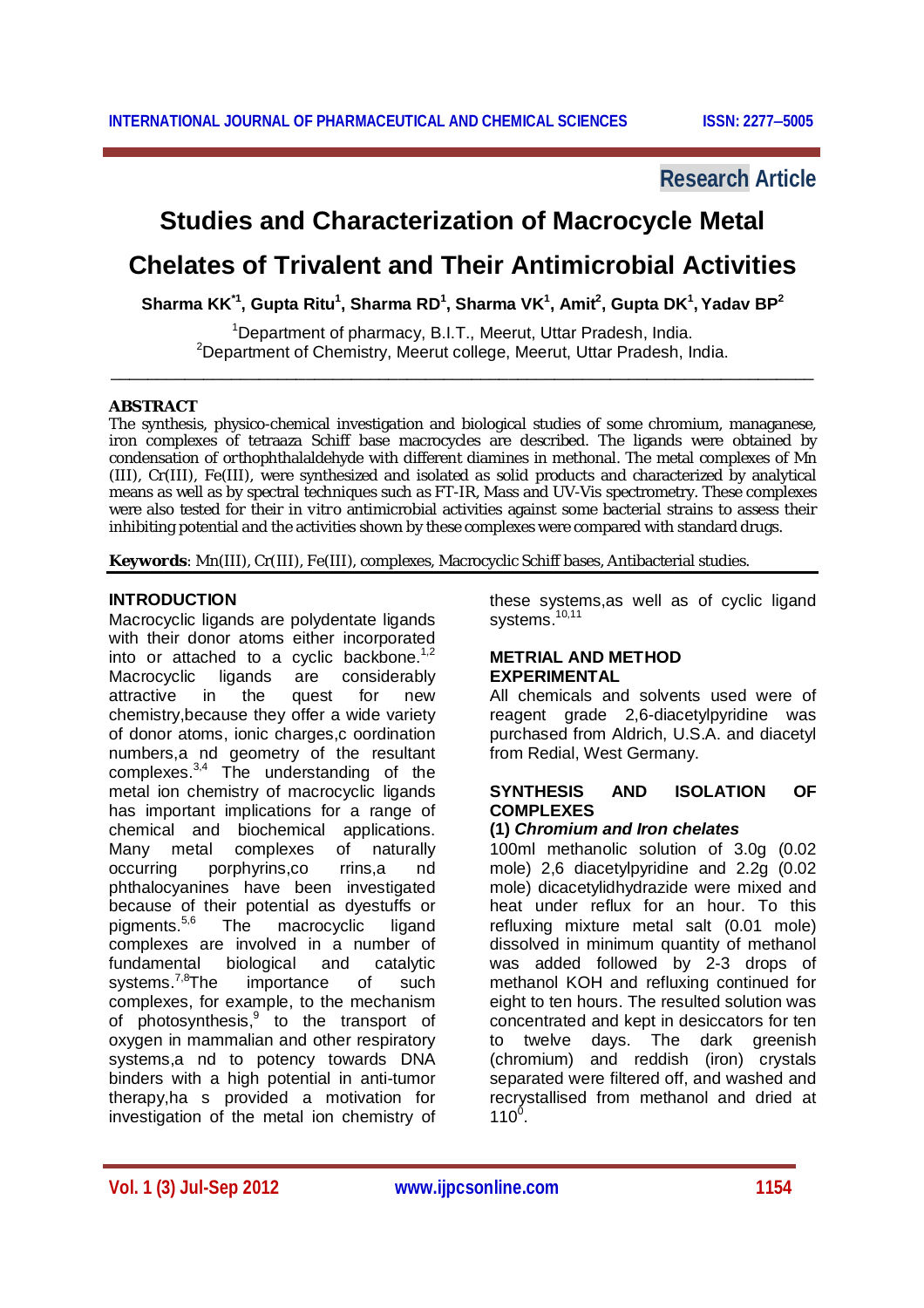#### **(II)** *Manganese and Cobalt complexes*

Manganese (III) acetate was prepared by the standard method (42). Diacetylidhydrazide 2.2g (0.02 mole) in 25 ml. methanol was added 50 ml. methanol solution of 2,6-diacetylpyriding 3.0g (0.02 mole) and heat under reflux for one hour. To this mixture 2.3g (0.01mole) of Mn (III) acetate dissolved in 3oml. methanol was added, followed by 2&3 drops of glacial acetic acid and refluxing continued for eight to ten hours. The solution was concentrated to half of its volume and kept in desiccator for three days. The dark coloured crystals separated were recrystallised from methanol and dried. Yield ~ 35%.

Nitrato complexes were synthesised from metal nitrates, bromo and thiocyanato complexes were prepared by adding potassium bromide and ammonia thicyanate, respectively to methanolic solution of metal chloride and filtering off precipitate of KC1 and NH<sub>4</sub>C1.

The complexes are soluble in common organic solvents, insoluble in benzene and carbon tertrachloride. The complexes are stable upto 350 $^{\circ}$ .



#### **RESULT AND DISCUSION [A] PHYSCIAL MEASUREMENTS (i)** *Magnetic measurements*

The magnetic measurements were made using ' Princeton Applied Research' vibrating sample Magnetometer, model 155 incorporation digital read out. The electromagnet of the magnetometer was fed from a polytronic constant current regulator, type CP-200. The current was so adjusted as to produce a magnetic field of 5000 gauss. The instrument was calibrated using a standard nickel pellet and cross checked against  $H_0Co(CNS)_4$ . These measurements were carried out at University Service and Instrumentation Centre, University of Roorkee, Roorkee.

#### (ii) *Infrared spectral measurements.*

Infrared spectra of the complexes in the conventional region (4000-250 cm-1 ) were recorded on a Beckman IR-12 spectrophotometer in potassium bromide pellets. Far infrared spectra (650-200 cm $^{-1}$ ) were recorded in nujol mull on a Beckman<br>IR-12 spectrophotometer. The spectrophotometer. The measurements were carried out in Department of Chemistry, University of Roorkee and Regional Sophisticated Instrumentation Centre, Indian Institute of Technology, Madras.

#### **(iii)** *Electronic spectral studies.*

The electronic spectra of the complexes at room temperature were recorded in nujol mull or dimethyl form amide on Carl Zeiss Specord UV-vis spectrophotometer. These measurements were carried out in the Department of Chemistry, University of Roorkee, Roorkee.

#### **(iv)** *Conductance measurements*

The conductance of complexes in conductivity water at room temperature was measured by Toshniwal type CL01/01 conductivity bridge using dip type cell. The conductance values for different electrolytes in various solvents are given in Table-6.

# **(v)** *P <sup>H</sup> measurements*

The  $P<sup>H</sup>$  of the solutions was measured at room temperature by Elico (LI-10)  $P<sup>H</sup>$  meter, using combined electrodes.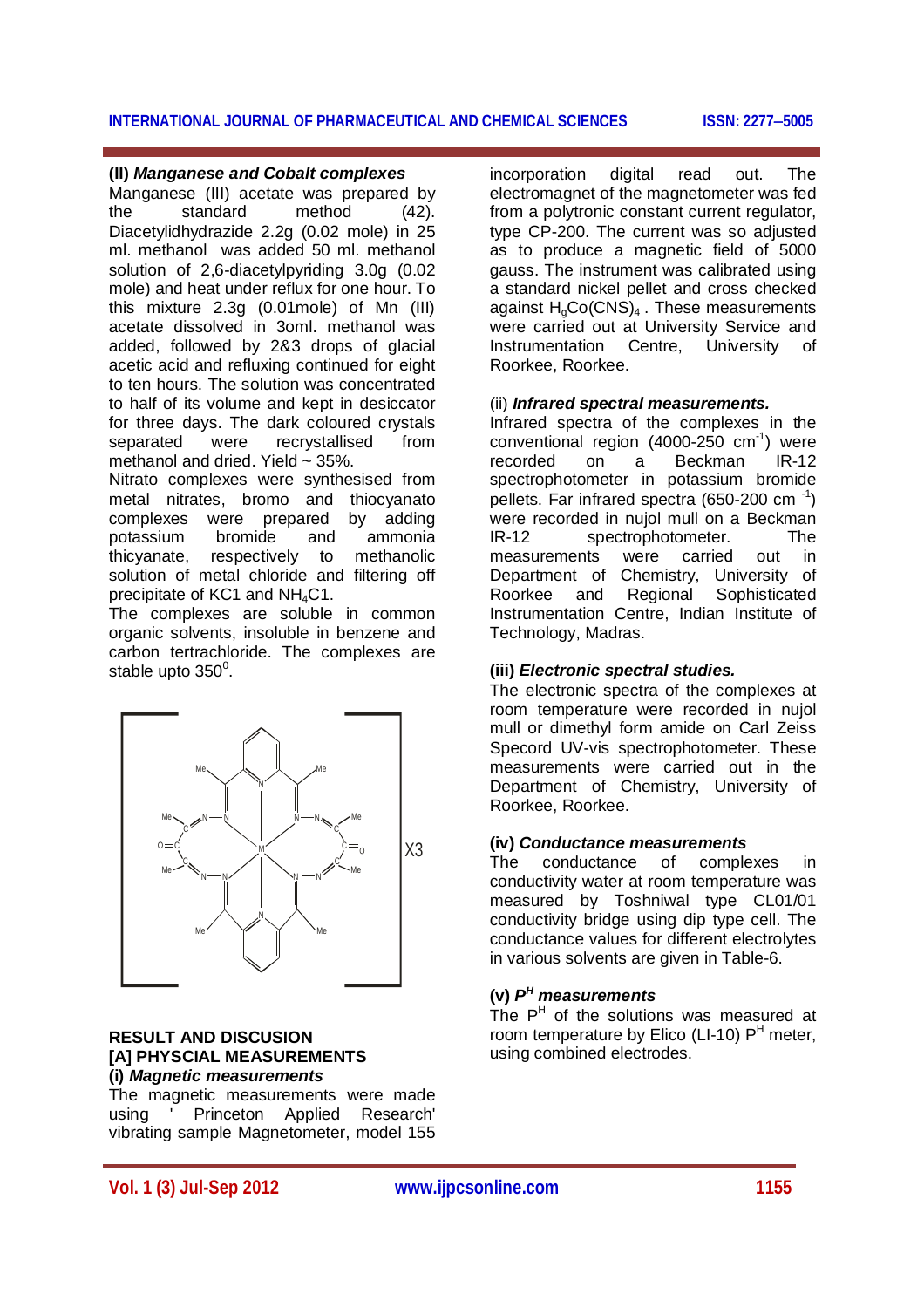#### **(vi)** *Chemical analysis and estimation of metal contents*

The analysis of C, H and N were carried out by Micro analytical techniques. Halidas were determined by Volhard's method.

The metal contents in all the complexes were estimated as follows:

A known quantity of the complex was heated with a very small amount of concentrated sulphuric acid and then repeatedly with concentrated nitric acid until all the organic mater was decomposed. The residue was dissolved in doubly distilled water or sometimes dilute hydrochloric acid was added to it and made upto known volume, from which the metals were estimated by standard literature methods (248, 249, 250). Mostly 0.1M EDTA was added to determine the metal contents volumetrically using Erichrome Black T. sulphosalicylic acid or murexide as indicators.

# **(vii)** *Chemical and solvents*

Analytical grade samples of organic compounds, solvents and metal salts have been used through out the investigations.

#### **[B] METHODS OF CALCULATION (i)** *Magnetic Susceptibility*

The value of effective magnetic moment was calculated using the relation.

# $\mu_{\text{eff.}}$  = 2.84  $\sqrt{\frac{\text{RMT}}{}}$  BM

# Where,

- R= Reading displacement on the magnetometer
- M= Molecular weight of the complexes.
- T= Absolute temperature at which measurement is carried out.
- H = Magnetic field applied (in gauss)
- W= Weight of the complex sample used for magnetic measurement (in grams) and where<br>corrected molar
- $X_M$ =corrected molar magnetic susceptibility at a given temperature T.

# **(ii)** *Ligand field parameters*

The method and relevant references for the calculation of various ligand parameters, viz., Ds, Dt, Dq<sup>xy</sup>, Dq<sup>z</sup> and parameters of Normalised Spherical Harmonic (NSH) Hamiltonian Theory viz, DS, DT, DQ, DQ<sup>L</sup> and  $DQ^Z$  have been dealt with in the preceding chapters at appropriate places.

| <b>Complexes</b>                                        | Colour              | Found % Calcd. (%)      |         |        |                          |                |                                                               |          |
|---------------------------------------------------------|---------------------|-------------------------|---------|--------|--------------------------|----------------|---------------------------------------------------------------|----------|
|                                                         |                     | М                       | C       | н      | N                        | x              | $\Delta_M$ Mhos<br>$\overline{\text{Cm}}^2$ Mol <sup>-1</sup> | Mol. Wt. |
| 1                                                       | $\mathbf{2}$        | $\overline{\mathbf{3}}$ | 4       | 5      | 6                        | $\overline{7}$ | 8                                                             | 9        |
| [Mn $(C_{26}H_{30} N_{10})$ ]                           | <b>Brown</b>        | 9.47                    | 51.63   | 4.44   | 23.18                    | 11.57          | 133                                                           | (608)    |
| Cl <sub>2</sub>                                         |                     | (9.04)                  | (51.31) | (4.93) | (23.02)                  | (11.67)        |                                                               |          |
| [Mn $(C_{26}H_{30} N_{10})$ ]                           | Light Brown         | 7.98                    | 44.51   | 4.42   |                          | 22.67          | 139                                                           | (697)    |
| Br <sub>2</sub>                                         |                     | (7.89)                  | (44.76) | (4.30) | (20.08)                  | (22.95)        |                                                               |          |
| [Mn $(C_{26}H_{30} N_{10})$ ]                           | Dark Brown          | 8.02                    | 47.71   | 4.38   | 25.59                    | 18.17          | 130                                                           | (661)    |
| (NO <sub>3</sub> ) <sub>2</sub>                         |                     | (8.32)                  | (44.76) | (4.53) | (25.43)                  | (18.75)        |                                                               |          |
| $[Mn(C_{26}H_{30} N_{10})]$                             | <b>Brown</b>        | 8.13                    | 51.87   | 4.43   | 25.88                    |                | 144                                                           | (653)    |
| $(NCS)_2$                                               |                     | (8.42)                  | (51.45) | (4.59) | (25.72)                  | (17.76)        |                                                               |          |
| [Fe $(C_{26}H_{30} N_{10})$ ]                           | <b>Brownish Red</b> | 9.81                    | 51.56   | 4.52   | 22.66                    | 11.76          | 141                                                           | (609)    |
| Cl <sub>2</sub>                                         |                     | (9.19)                  | (51.23) | (4.92) | (22.98)                  | (11.65)        |                                                               |          |
| [Fe $(C_{26}H_{30} N_{10})$ ]                           | Orange Red          | 8.23                    | 44.74   | 4.53   | 20.56                    | 22.84          | 154                                                           | (698)    |
| Br <sub>2</sub>                                         |                     | (8.02)                  | (44.69) | (4.29) | (20.05)                  | (22.92)        |                                                               |          |
| [Fe $(C_{26}H_{30} N_{10})$ ]                           | Brown               | 8.52                    | 47.61   | 4.49   |                          | 18.81          | 164                                                           | (662)    |
| (NO <sub>3</sub> ) <sub>2</sub>                         |                     | (8.45)                  | (47.12) | (4.53) | (25.37)                  | (18.37)        |                                                               |          |
| $[Fe(C_{26}H_{30} N_{10})]$                             | <b>Brownish Red</b> | 8.15                    | 51.41   | 4.33   | 25.89                    |                | 161                                                           | (654)    |
| (NCS) <sub>2</sub>                                      |                     | (8.56)                  | (51.37) | (4.58) | (25.68)                  | (17.73)        |                                                               |          |
| [Co (C <sub>26</sub> H <sub>30</sub> N <sub>10</sub> )] | <b>Reddish Pink</b> | 9.18                    | 50.67   | 4.53   | 22.64                    | 11.87          | 151                                                           | (612)    |
| Cl <sub>2</sub>                                         |                     | (9.64)                  | (50.98) | (4.90) | (22.87)                  | (11.60)        |                                                               |          |
| [Co $(C_{26}H_{30}N_{10})$ ]                            | <b>Brownish</b>     | 8.00                    | 44.99   | 4.74   | $\overline{\phantom{a}}$ | 22.66          | 159                                                           | (701)    |
| Br <sub>2</sub>                                         | Yellow              | (8.41)                  | (44.50) | (4.27) | (19.97)                  | (22.82)        |                                                               |          |
| [Co $(C_{26}H_{30}N_{10})$ ]                            | <b>Brown</b>        | 8.63                    | 46.61   | 4.81   | 25.52                    | 18.82          | 155                                                           | (665)    |
| (NO <sub>3</sub> ) <sub>2</sub>                         |                     | (8.87)                  | (46.91) | (54.1) | (25.26)                  | (18.64)        |                                                               |          |
| $[Co(C_{26}H_{30} N_{10})]$                             | <b>Brownish Red</b> | 8.80                    | 51.00   | 4.81   | 25.92                    |                | 162                                                           | (657)    |
| $(NCS)_2$                                               |                     | (8.98)                  | (51.14) | (4.56) | (25.57)                  | (17.65)        |                                                               |          |

**Table 1: Analytical data of divalent**

**Vol. 1 (3) Jul-Sep 2012 www.ijpcsonline.com 1156**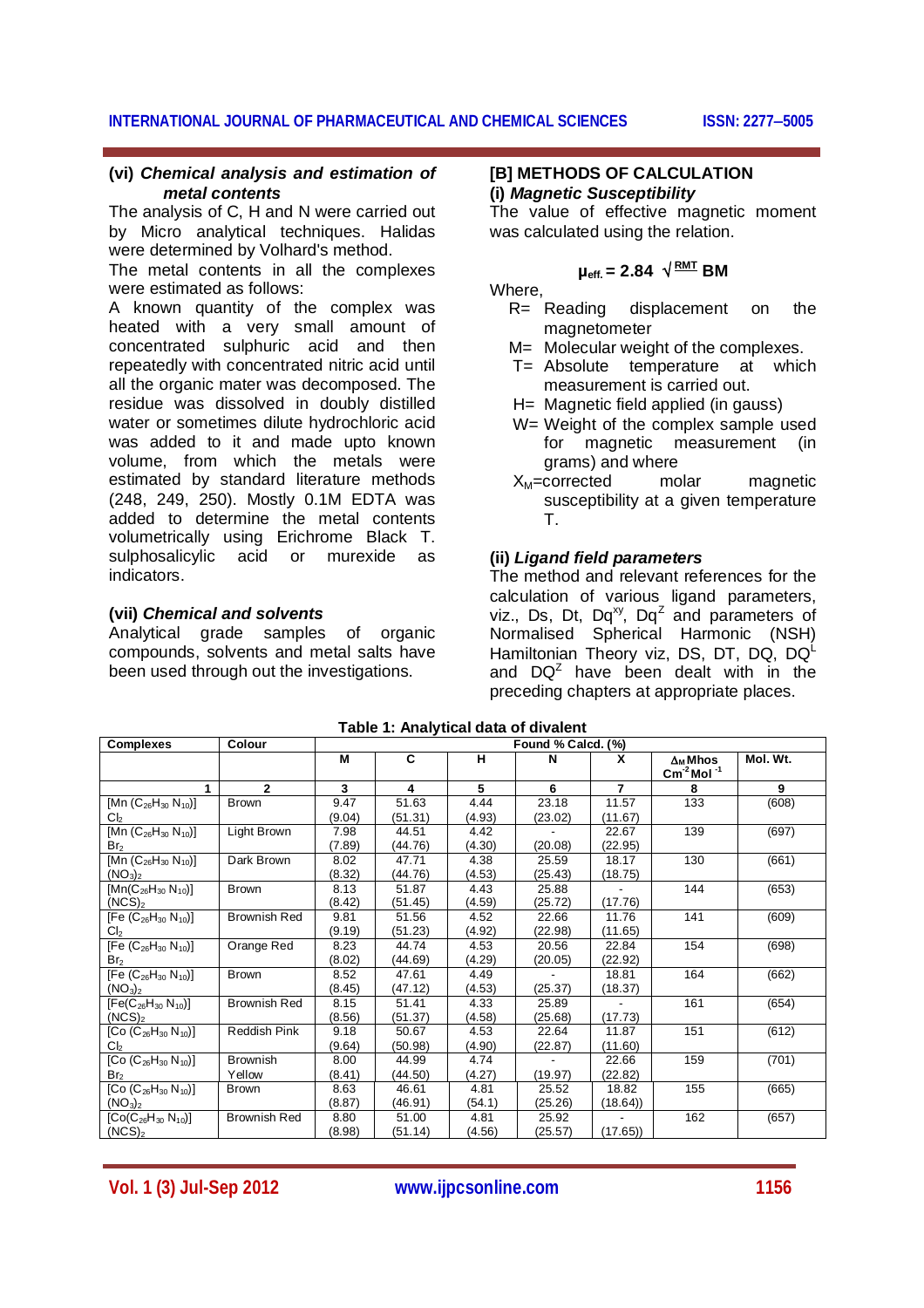# **INTERNATIONAL JOURNAL OF PHARMACEUTICAL AND CHEMICAL SCIENCES ISSN: 22775005**

| [Ni $(C_{26}H_{30} N_{10})$ ]   | Dark Green      | 9.53    |         |        | 22.26   | 11.42   | 141 | (612)   |
|---------------------------------|-----------------|---------|---------|--------|---------|---------|-----|---------|
| Cl <sub>2</sub>                 |                 | (9.64)  | (50.98) | (4.90) | (22.87) | (11.60) |     |         |
| [Ni $(C_{26}H_{30} N_{10})$ ]   | Green           | 8.69    | 44.44   | 4.58   | 19.87   | 22.79   | 148 | (701)   |
| Br <sub>2</sub>                 |                 | (8.41)  | (44.50) | (4.27) | (19.97) | (22.82) |     |         |
| [Ni $(C_{26}H_{30} N_{10})$ ]   | <b>Blackish</b> | 8.15    | 46.19   | 4.59   |         | 18.04   | 151 | (665)   |
| (NO <sub>3</sub> ) <sub>2</sub> | Green           | (8.87)  | (46.91) | (4.51) | (25.26) | (18.64) |     |         |
| $[Fi(C_{26}H_{30} N_{10})]$     | Dark Green      | 8.51    | 51.55   | 4.13   | 25.47   |         | 149 | (657)   |
| (NCS) <sub>2</sub>              |                 | (8.98)  | (51.14) | (4.56) | (25.57) | (17.65) |     |         |
| [Cu $(C_{26}H_{30}N_{10})$ ]    | <b>Blackish</b> | 10.10   | 50.42   | 4.13   |         | 11.87   | 136 | (616.5) |
| Cl <sub>2</sub>                 | Brown           | (10.30) | (50.60) | (4.86) | (22.70) | (11.57) |     |         |
| [Cu $(C_{26}H_{30} N_{10})$ ]   | Dark Brown      | 9.27    | 44.63   | 4.13   | 19.62   | 22.70   | 142 | (705.5) |
| Br <sub>2</sub>                 |                 | (9.00)  | (44.22) | (4.25) | (19.84) | (22.67) |     |         |
| [Cu $(C_{26}H_{30}N_{10})$ ]    | Dark Brown      | 9.59    | 46.09   | 4.80   |         |         | 139 | (669.5) |
| (NO <sub>3</sub> ) <sub>2</sub> |                 | (9.48)  | (46.60) | (4.48) | (25.09) | (18.52) |     |         |
| $[Cu(C_{26}H_{30} N_{10})]$     | <b>Blackish</b> | 9.20    | 50.67   | 4.33   | 25.58   |         | 143 | (661.5) |
| $(NCS)_2$                       | Brown           | (9.59)  | (50.79) | (4.53) | (25.39) | (17.53) |     |         |

#### **PHARMACOLOGY In Vitro Antibacterial Activity**

Some of the synthesized macrocyclic complexes were tested for their in vitro antibacterial activity against some bacterial strains using spot-on-lawn on Muller Hinton Agar by following the reported method [4]. Four test pathogenic bacterial strains viz *Bacillus cereus* (MTCC 1272), *Salmonella typhi* (MTCC 733), *Escherichia coli* (MTCC 739), and *Staphylococcus aureus* (MTCC 1144) were considered for determination of Minimum Inhibitory Concentration (MIC) of selected complexes.

# **Culture Conditions**

The test pathogens were subcultured aerobically using Brain Heart Infusion Agar (HiMedia, Mumbai, India) at 37°C/24 hours. Working cultures were stored at 4°C in Brain Heart Infusion (BHI) broth (HiMedia, Mumbai, India), while stock cultures were maintained at −70°C in BHI broth containing 15% (v/v) glycerol (Qualigens, Mumbai, India). Organisms were grown overnight in 10 mL BHI broth, centrifuged at 5000 g for 10 minutes, and the pellet was suspended in 10 mL of phosphate buffer saline (PBS, pH 7.2). Optical density at 545 nm (OD-545) was adjusted to obtain 10<sup>8</sup> cfu/mL followed by plating serial dilution onto plate count agar (HiMedia, Mumbai, India).

# **DETERMINATION OF MINIMUM INHIBITORY CONCENTRATION (MIC)**

The minimum inhibitory concentration (MIC) is the lowest concentration of the

antimicrobial agent that prevents the development of viable growth after overnight incubation. Antimicrobial activity of the compounds was evaluated using spot-on-lawn on Muller Hinton Agar (MHA, HiMedia, Mumbai, India). Soft agar was prepared by adding 0.75% agar in Muller Hinton Broth (HiMedia, Mumbai, India). Soft agar was inoculated with 1% of 10<sup>8</sup> Cfu/mL of the test pathogen and 10 mL was overlaid on MHA. From 1000X solution of compound (1 mg/mL of DMSO) 1, 2, 4, 8, 16, 32, 64, and 128X solutions were prepared. Dilutions of standard antibiotics (Linezolid and Cefaclor) were also prepared in the same manner. 5 PL of the appropriate dilution was spotted on the soft agar and incubated at 37°C for 24 hours. Zone of inhibition of<br>compounds was considered after compounds was considered after subtraction of inhibition zone of DMSO. Negative control (with no compound) was also observed.

# **BIOLOGICAL ASSAY**

The minimum inhibitory concentration (MIC) shown by the complexes against these bacterial strains was compared with MIC shown by standard antibiotics *Linezolid* and *Cefaclor* (Table 2). Complex 1 showed an MIC of 8  $\mu$ g/mL against bacterial strain *Escherichia coli* (MTCC 739), which is equal to MIC shown by standard antibiotic *Cefaclor* against the same bacterial strain. Complex 3 registered an MIC of 8 Hg/mL, against bacterial strain *Bacillus cereus* (MTCC 1272), which is equal to MIC shown by standard antibiotic *Cefaclor* against the